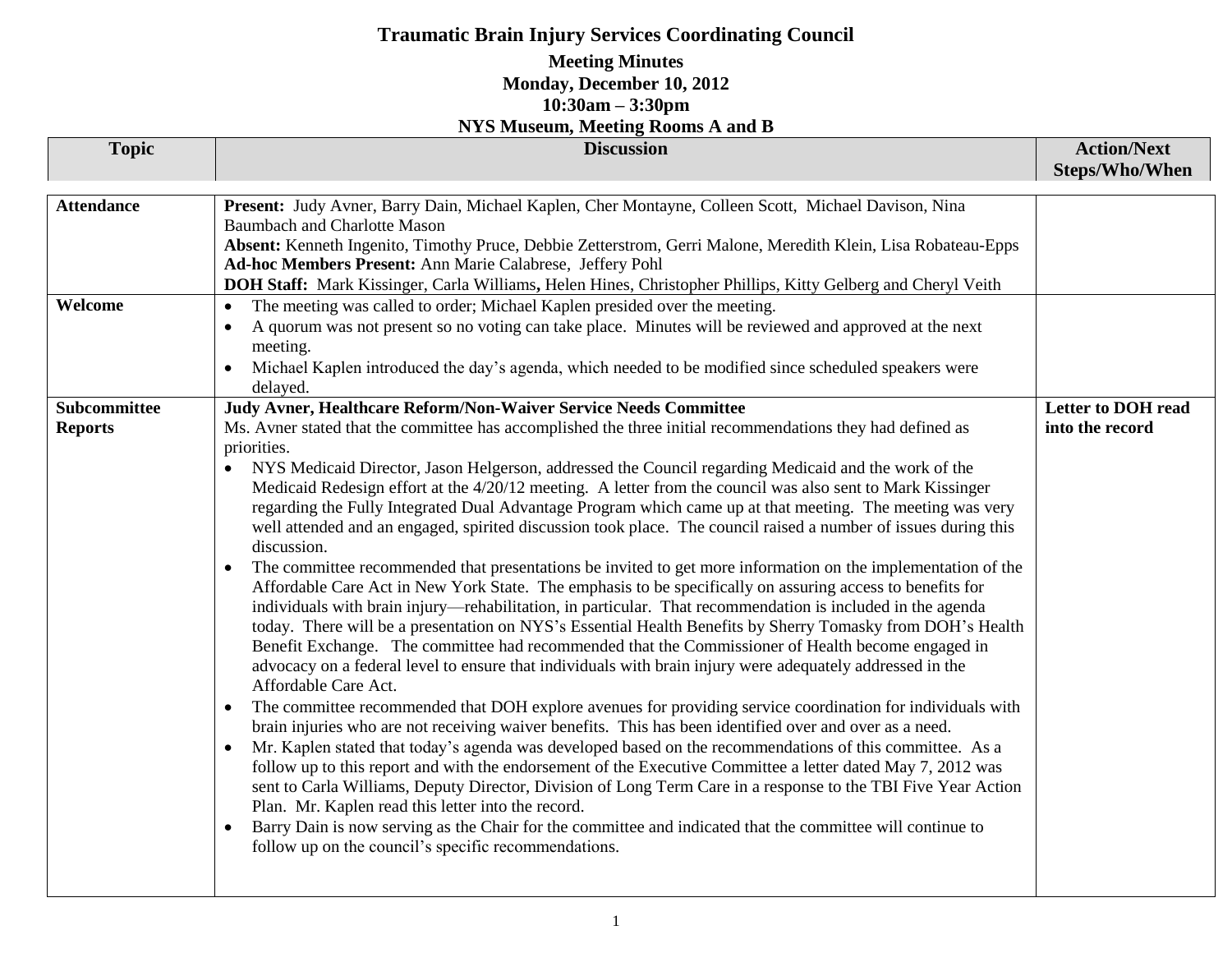# **Traumatic Brain Injury Services Coordinating Council**

#### **Meeting Minutes Monday, December 10, 2012 10:30am – 3:30pm**

**NYS Museum, Meeting Rooms A and B**

| <b>Topic</b>                          | 1110 Mascum, Mccung Rooms In and D<br><b>Discussion</b>                                                                                                                                                                                                                                                                                                                                                                                                                                                                                                                                                                                                                                                                                                                                                                                                                                                                                                                                                                                                                                                                                                                                                                                                                                                                                                                                                                                                                                                                                                                                                                                                                                                                                                                                                                                                                                                                                                                                                                                                                                                                                                                                                                                                                                                                                                                                                                                                                                                                                                                                                                                                                                                                                                                                                                                                                                                                                                                                                                                                                                                                                                                                                                                                                                                                                                                                                                                                                                                                                                                         | <b>Action/Next</b> |
|---------------------------------------|---------------------------------------------------------------------------------------------------------------------------------------------------------------------------------------------------------------------------------------------------------------------------------------------------------------------------------------------------------------------------------------------------------------------------------------------------------------------------------------------------------------------------------------------------------------------------------------------------------------------------------------------------------------------------------------------------------------------------------------------------------------------------------------------------------------------------------------------------------------------------------------------------------------------------------------------------------------------------------------------------------------------------------------------------------------------------------------------------------------------------------------------------------------------------------------------------------------------------------------------------------------------------------------------------------------------------------------------------------------------------------------------------------------------------------------------------------------------------------------------------------------------------------------------------------------------------------------------------------------------------------------------------------------------------------------------------------------------------------------------------------------------------------------------------------------------------------------------------------------------------------------------------------------------------------------------------------------------------------------------------------------------------------------------------------------------------------------------------------------------------------------------------------------------------------------------------------------------------------------------------------------------------------------------------------------------------------------------------------------------------------------------------------------------------------------------------------------------------------------------------------------------------------------------------------------------------------------------------------------------------------------------------------------------------------------------------------------------------------------------------------------------------------------------------------------------------------------------------------------------------------------------------------------------------------------------------------------------------------------------------------------------------------------------------------------------------------------------------------------------------------------------------------------------------------------------------------------------------------------------------------------------------------------------------------------------------------------------------------------------------------------------------------------------------------------------------------------------------------------------------------------------------------------------------------------------------------|--------------------|
|                                       |                                                                                                                                                                                                                                                                                                                                                                                                                                                                                                                                                                                                                                                                                                                                                                                                                                                                                                                                                                                                                                                                                                                                                                                                                                                                                                                                                                                                                                                                                                                                                                                                                                                                                                                                                                                                                                                                                                                                                                                                                                                                                                                                                                                                                                                                                                                                                                                                                                                                                                                                                                                                                                                                                                                                                                                                                                                                                                                                                                                                                                                                                                                                                                                                                                                                                                                                                                                                                                                                                                                                                                                 | Steps/Who/When     |
| <b>State Agency</b><br><b>Updates</b> | Office of Alcohol and Substance Abuse Services (OASAS) - Cher Montayne<br>Two TBI conferences (Upstate and Downstate) were held in 2012 and well attended. They were a result of the TBI<br>committee and donated time of volunteers. The conference presenters volunteer their time, and in doing so, the<br>conferences have no fee for attendance. Ms. Montayne stated that the TBI Committee is now on hold due to staffing<br>issues. Ms. Avner added that OASAS, in conjunction with BIANYS, sponsored two Learning Thursdays. These are<br>free webinar trainings available to clinicians to strengthen practice in community providers. The webinars had about<br>800 attendees. Mr. Kaplen mentioned that he and Ms. Montayne have worked together on some alcoholism studies.<br>Ms. Montayne said that she would follow up on her end regarding that data.<br>Commission on the Quality of Care and Advocacy for Persons with Disabilities (CQC) – Colleen Scott<br>Ms. Scott states that the agency will become part of the newly created Justice Center beginning 7/1/13. The<br>Protection and Advocacy Programs (PA) and the Client Assistance Program (CAP) is in the process of being<br>redesignated by the Governor. Ms. Scott invited Christine Waters, ESQ., Protection and Advocacy for individuals<br>with TBI (PATBI), Legal Services of Central New York, to update the council further. Ms. Waters explained that<br>Legal Services of Central New York is a contractor with CQC and provides the PATBI program legal advice and<br>services to individuals with TBI statewide. She states that these information and referral services, individual<br>advocacy and policy are critical. Mr. Kaplen asked if these services will continue as CQC transitions into the Justice<br>Center. Ms. Scott indicated that the program and other Protection and Advocacy Programs within CQC will<br>continue, but it is unclear how the programs will be administered. Ms. Scott further explained that the model of the<br>PATBI program is unique in that one agency is handling all of the work statewide. The Client Assistance Program,<br>for instance, works with ACCES-VR (Adult Career and Continuing Education Services-Vocational Rehabilitation)<br>and has 12 regional offices statewide. Ms Avner, Ms. Waters and Ms. Scott indicated that this is a complicated topic<br>and that funding for the TBI program is federal and determined by a formula and that each state handles this<br>differently. Mr. Kaplen requested that Ms. Waters forward more information to him and Ms. Avner so that the<br>council can make a recommendation to the Commissioner of Health to forward to the Governor's Office.<br>Office of Victim Services (OVS) - Ann Marie Calabrese<br>Ms. Calabrese explained that her agency provides medical assistance to victims of crime. Medical records are<br>reviewed and if a TBI I identified she advocates for individuals for services including the MA waiver. The OVS<br>program can assist individuals financially until needed services are in place. She estimates that 5-6 people are<br>identified with TBI injury per month. Mr. Kaplen asked what screening tool is used by OVS. Ms. Calabrese states<br>that applications are screened for high medical need but that a specific screening methodology is not used. Mr.<br>Kaplen stated that the state of Texas is using the screening tool developed by Mt. Sinai and suggested that Ms.<br>Calabrese reach out to Mt. Sinai for more information. |                    |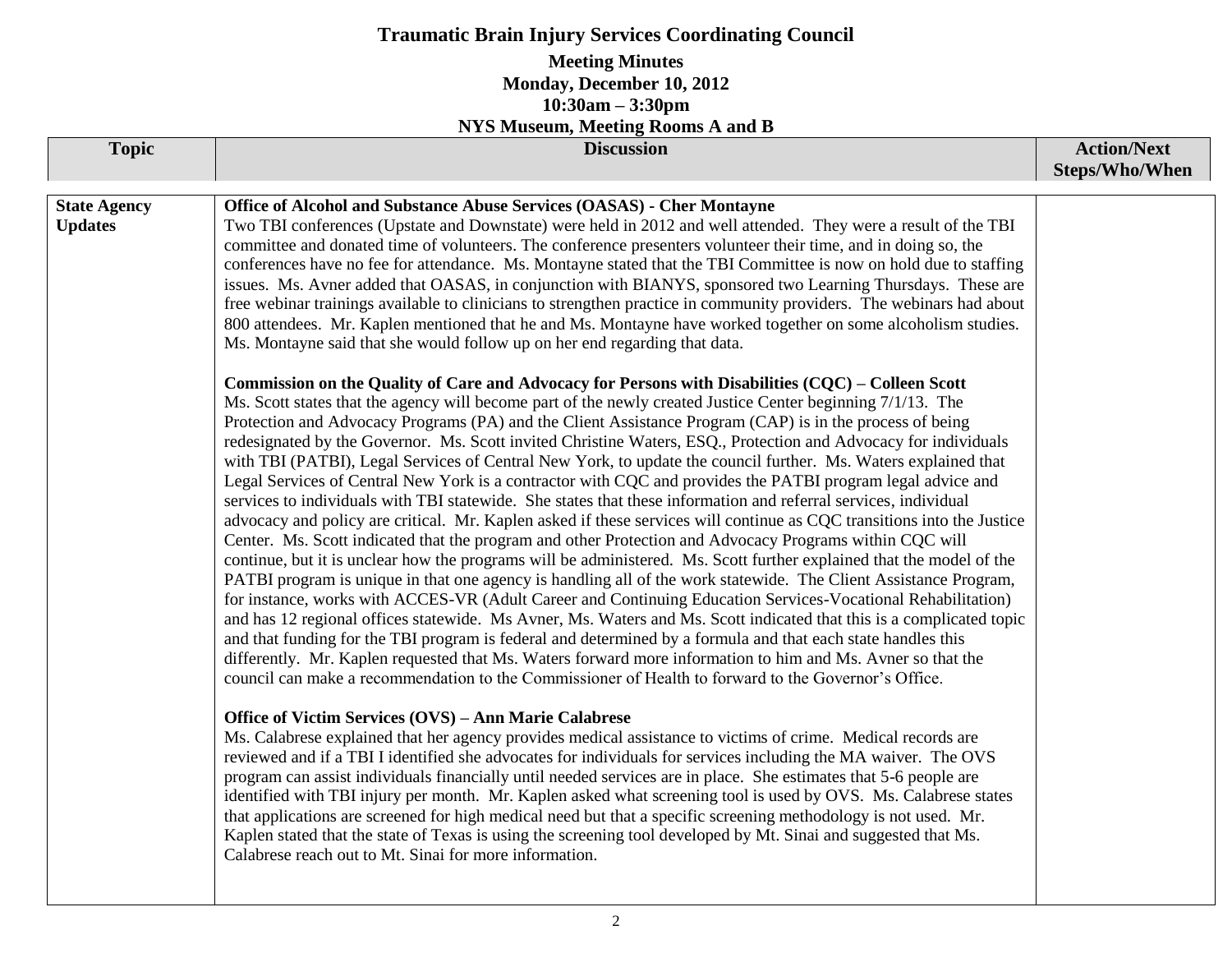| <b>Traumatic Brain Injury Services Coordinating Council</b>                                                           |                                                                                                                                                                                                                                                                                                                                                                                                                                                                                                                                                                                                                                                                                                                                                                                                                                                                                                                                                                                                                                                                                                                                                                                                                                                                                                                                                                                                                                                                                                                                                                                                                                                                                                                                                                                                                                                                                                                                                                                                                                                                                                                                              |                                             |  |  |
|-----------------------------------------------------------------------------------------------------------------------|----------------------------------------------------------------------------------------------------------------------------------------------------------------------------------------------------------------------------------------------------------------------------------------------------------------------------------------------------------------------------------------------------------------------------------------------------------------------------------------------------------------------------------------------------------------------------------------------------------------------------------------------------------------------------------------------------------------------------------------------------------------------------------------------------------------------------------------------------------------------------------------------------------------------------------------------------------------------------------------------------------------------------------------------------------------------------------------------------------------------------------------------------------------------------------------------------------------------------------------------------------------------------------------------------------------------------------------------------------------------------------------------------------------------------------------------------------------------------------------------------------------------------------------------------------------------------------------------------------------------------------------------------------------------------------------------------------------------------------------------------------------------------------------------------------------------------------------------------------------------------------------------------------------------------------------------------------------------------------------------------------------------------------------------------------------------------------------------------------------------------------------------|---------------------------------------------|--|--|
| <b>Meeting Minutes</b><br>Monday, December 10, 2012<br>$10:30am - 3:30pm$<br><b>NYS Museum, Meeting Rooms A and B</b> |                                                                                                                                                                                                                                                                                                                                                                                                                                                                                                                                                                                                                                                                                                                                                                                                                                                                                                                                                                                                                                                                                                                                                                                                                                                                                                                                                                                                                                                                                                                                                                                                                                                                                                                                                                                                                                                                                                                                                                                                                                                                                                                                              |                                             |  |  |
| <b>Topic</b>                                                                                                          | <b>Discussion</b>                                                                                                                                                                                                                                                                                                                                                                                                                                                                                                                                                                                                                                                                                                                                                                                                                                                                                                                                                                                                                                                                                                                                                                                                                                                                                                                                                                                                                                                                                                                                                                                                                                                                                                                                                                                                                                                                                                                                                                                                                                                                                                                            | <b>Action/Next</b><br><b>Steps/Who/When</b> |  |  |
|                                                                                                                       | Office of Persons with Developmental Disabilities (OPWDD) - Nina Baumbach<br>Ms. Baumbach states that OPWDD does not have specific TBI programs but serves individuals with brain injury<br>whose injury occurred before the age of 22. A service plan would be developed based on those individual needs.<br>She states that OPWDD is transitioning to a Managed Care Environment in the next five years and that there will be<br>Developmental Disability Individual Service Coordination Organization or DDISCO. She stated that an assessment<br>tool is being developed that will look at the whole person and care coordination teams will develop individualized<br>services for people. She stated that OPWDD was initiating a new front door process, to standardize the process for<br>accessing services across the state. She stated that services will be based on needs and that a personal resource<br>account will be established. This will be piloted in the near future. Ms. Baumbach states that it is unclear exactly<br>how the personal resource accounts will work in the managed care environment.<br>Division of Financial Services (DFS) - Jeff Pohl<br>DFS is a regulatory agency that oversees insurers in NYS. They have been working on the Affordable Care Act-will<br>require health plans to include Essential Health Benefits. These are the benefits that insurance products will be<br>required to contain. Mr. Pohl listed the services which must be included. HHS directed each state to identify one<br>benchmark plan. NYS chose an Oxford product as the states bench mark. Mr. Kaplen asked if this plan includes<br>services for brain injured. Ms. Avner states that BIANYS has worked to advocate that rehabilitative services be<br>included and sent a letter to DOH Commissioner Shah with specific recommendations.<br>Mr. Kaplen states that he wishes to thank Ms. Calabrese and Mr. Pohl for their consistent attendance and input as<br>invited ad-hoc members of the TBISCC. He wishes to continue with recommendation that these agencies become<br>formal members of the council. |                                             |  |  |
| <b>DOH</b> Update                                                                                                     | Mark Kissinger, Director, Division of Long Term Care, NYSDOH, OHIP<br>Managed Long Term Care (MLTC) and Fully Integrated Dual Advantage Program (FIDA)<br>In 2011, as part of the MRT, a law was passed to transition all fee for service LTC services to Managed Long Term<br>Care-Care Management for all. We are now in the $2nd$ year advancing 21 and older dual eligibles in need of home<br>and community based LTC of more than 120 days into MLTC plans. This began with federal approval of Fee for<br>Service Personal Care in NYC. The front door into Medicaid fee for service system will be changed so that entry for<br>long term care services will be through MLTC plans. This is part of the ongoing care for all. In 1/2013 other<br>milestones will be transitioning those in Long Term CHHA Services, Adult Day Health Care and Private Duty<br>Nursing. People will get a letter and have the ability to choose a plan. If they do not choose a plan, we have<br>approval to auto assign people into MLTC plans. The Long Term Home Health Care program will transition in<br>2013, but NYS does not yet have federal approval for this. Once approval is received the enrollment plan begins in<br>NYC, moves to the suburbs of NYC, to upstate urban locales and then the rest of that state. Auto assignment is<br>ongoing for those who have not chosen a plan. So far things are going well.                                                                                                                                                                                                                                                                                                                                                                                                                                                                                                                                                                                                                                                                                                                     |                                             |  |  |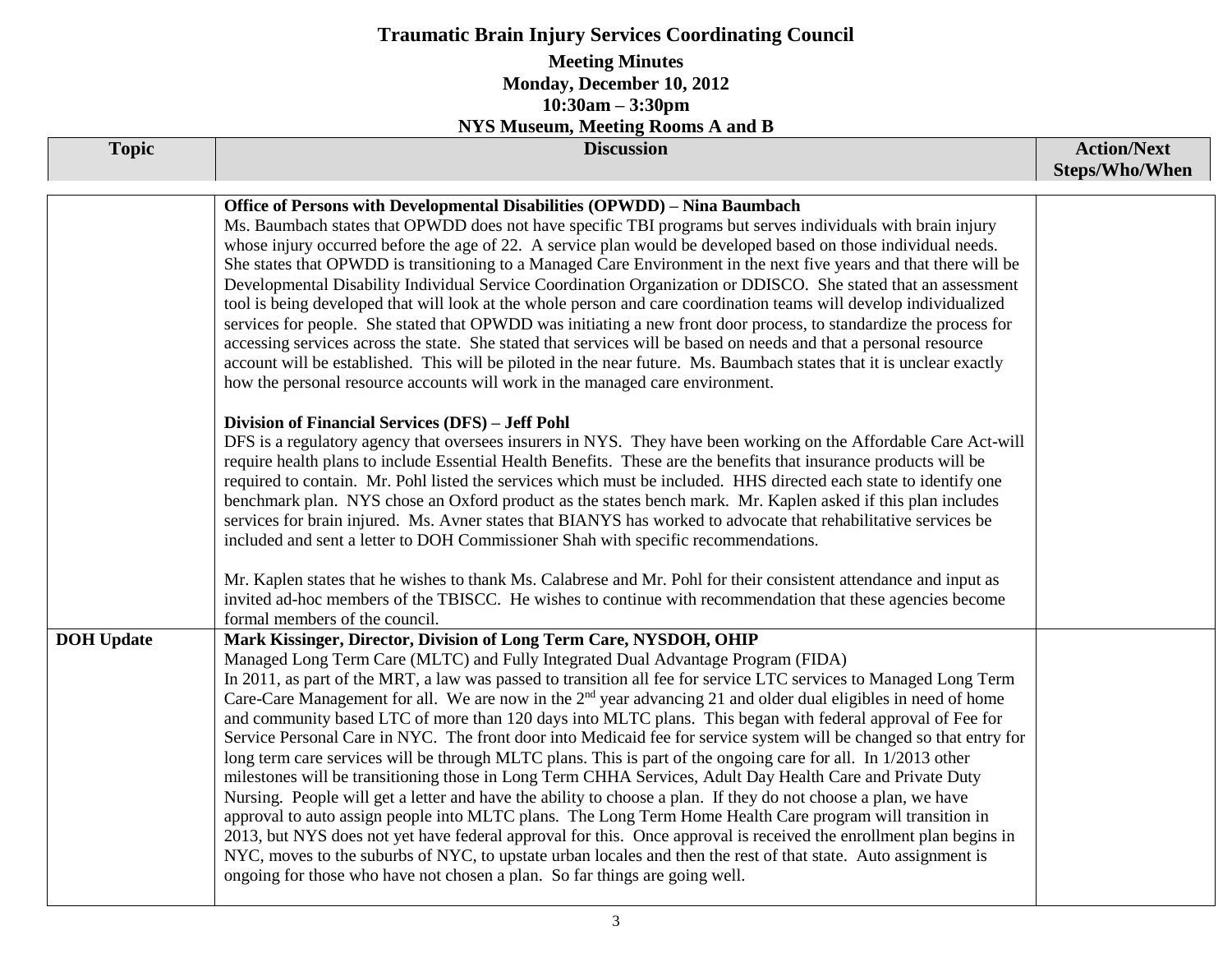| <b>Traumatic Brain Injury Services Coordinating Council</b>                                                           |                                                                                                                                                                                                                                                                                                                                                                                                                                                                                                                                                                                                                                                                                                                                                                                                                                                                                                                                                                                                                                                                                                                                                                                                                                                                                                                                                                                                                                                                                                                                                                                                                                                                                                                                                                                                                                                                                                                                                                                                                                                                                                                                                                                                                                                                                                                                                                                                                                                                                                      |                                             |  |  |
|-----------------------------------------------------------------------------------------------------------------------|------------------------------------------------------------------------------------------------------------------------------------------------------------------------------------------------------------------------------------------------------------------------------------------------------------------------------------------------------------------------------------------------------------------------------------------------------------------------------------------------------------------------------------------------------------------------------------------------------------------------------------------------------------------------------------------------------------------------------------------------------------------------------------------------------------------------------------------------------------------------------------------------------------------------------------------------------------------------------------------------------------------------------------------------------------------------------------------------------------------------------------------------------------------------------------------------------------------------------------------------------------------------------------------------------------------------------------------------------------------------------------------------------------------------------------------------------------------------------------------------------------------------------------------------------------------------------------------------------------------------------------------------------------------------------------------------------------------------------------------------------------------------------------------------------------------------------------------------------------------------------------------------------------------------------------------------------------------------------------------------------------------------------------------------------------------------------------------------------------------------------------------------------------------------------------------------------------------------------------------------------------------------------------------------------------------------------------------------------------------------------------------------------------------------------------------------------------------------------------------------------|---------------------------------------------|--|--|
| <b>Meeting Minutes</b><br>Monday, December 10, 2012<br>$10:30am - 3:30pm$<br><b>NYS Museum, Meeting Rooms A and B</b> |                                                                                                                                                                                                                                                                                                                                                                                                                                                                                                                                                                                                                                                                                                                                                                                                                                                                                                                                                                                                                                                                                                                                                                                                                                                                                                                                                                                                                                                                                                                                                                                                                                                                                                                                                                                                                                                                                                                                                                                                                                                                                                                                                                                                                                                                                                                                                                                                                                                                                                      |                                             |  |  |
| <b>Topic</b>                                                                                                          | <b>Discussion</b>                                                                                                                                                                                                                                                                                                                                                                                                                                                                                                                                                                                                                                                                                                                                                                                                                                                                                                                                                                                                                                                                                                                                                                                                                                                                                                                                                                                                                                                                                                                                                                                                                                                                                                                                                                                                                                                                                                                                                                                                                                                                                                                                                                                                                                                                                                                                                                                                                                                                                    | <b>Action/Next</b><br><b>Steps/Who/When</b> |  |  |
| <b>The Affordable</b><br><b>Care Act</b>                                                                              | Fully Integrated Dual Advantage Program (FIDA) steps back to the Affordable Care Act. NYS was awarded a<br>\$900,000 planning grant to integrate dual eligibles--those who are both eligible for Medicare and Medicaid. NYS<br>developed a proposal to integrate dual eligible, 21 years or older, in need of 120 days plus of long term care services<br>to fully integrate those individuals into MLTC plans -fully integrated meaning behavioral, acute and long term care<br>services- by 2014. The plan begins in NYC, Westchester, and LI. There is much work to do to and DOH is working<br>with all partners to get this done. A MOU which is required to do this has not been developed yet and out federal<br>partners are focusing on the states with a 2013 start date. Out of those states only two states have their MOUs done.<br>Mr. Kissinger stated that he believes that once the 2013 states are complete, federal partners will be able to work to<br>get this in place in NYS. Mr. Kaplen asked how the TBI waiver participants fit into this transition. Mr. Kissinger<br>indicated that the TBI and NHTD waiver population were statutory exempt in 2011 until program features and<br>reimbursement models have been developed. They are scheduled for 2014 or 2015 and much work still needs to be<br>done with communities and stakeholders to assure that the population's needs are accommodated. Check the MRT<br>website. There is a lot of information and a timeline for Care Management for All. The transition was delayed on<br>purpose to make sure all services needed for TBI and NHTD populations are provided. Mr. Kissinger indicated that<br>the council will be included as a stakeholder in this process. Mr. Kaplen asked if the council should develop a<br>committee to address what services need to be included. Mr. Dain indicated that it will be important that service<br>coordinators train new providers. It was agreed that a committee will be formed.<br>Sherry Tomasky, Director, Stakeholder Engagement, NYSDOH Health Benefit Exchange<br>NYS Health Benefit Exchange and Traumatic Brain Injury<br>Ms. Tomasky provided a presentation and overview of the Affordable Care Act, the development and<br>implementation of the Health Benefit Exchange and discussed Essential Health Benefits and the supplemental<br>package of benefits being developed. New York State has chosen to develop an Exchange and will be operational as | Powerpoint<br>presentation provided         |  |  |
|                                                                                                                       | of $1/1/2014$ . Ms. Tomasky advised that the council, as a stakeholder, can provide recommendations to the Health<br>Benefit Exchange in regard to the supplemental package of benefits. This recommendation can be sent to Donna<br>Frescatore, Executive Director, NYSDOH Health Benefit Exchange. Ms. Tomasky ended her presentation with Q<br>and A.                                                                                                                                                                                                                                                                                                                                                                                                                                                                                                                                                                                                                                                                                                                                                                                                                                                                                                                                                                                                                                                                                                                                                                                                                                                                                                                                                                                                                                                                                                                                                                                                                                                                                                                                                                                                                                                                                                                                                                                                                                                                                                                                             |                                             |  |  |
| <b>NYS Concussion</b><br>and Management                                                                               | Karen Hollowood, Associate in School Nursing, NY State Education Department<br>Implementation and Update                                                                                                                                                                                                                                                                                                                                                                                                                                                                                                                                                                                                                                                                                                                                                                                                                                                                                                                                                                                                                                                                                                                                                                                                                                                                                                                                                                                                                                                                                                                                                                                                                                                                                                                                                                                                                                                                                                                                                                                                                                                                                                                                                                                                                                                                                                                                                                                             | <b>Handout provided</b>                     |  |  |
| Act                                                                                                                   | Ms. Hollowood discussed implementation of the NYS Concussion and Management Act which became law on<br>7/1/12. Guidelines for Concussion Management in the School Setting were developed by SED and DOH. Each<br>school district has developed their own policies to implement this law. Ms. Hollowood indicated that different<br>districts are approaching the law in ways that make sense in their schools. Mr. Kaplen thanked SED for their work<br>and stated that a letter was sent to SED Deputy Commissioner, Ken Slentz, regarding Proposed Concussion<br>Management and Awareness Rule Making. He states that he was disappointed that the council did not receive a<br>response. Ms. Hollowood indicated that there was no mandate to include baseline neuropsychological testing, so it                                                                                                                                                                                                                                                                                                                                                                                                                                                                                                                                                                                                                                                                                                                                                                                                                                                                                                                                                                                                                                                                                                                                                                                                                                                                                                                                                                                                                                                                                                                                                                                                                                                                                                  | Letter to SED read<br>into the record       |  |  |